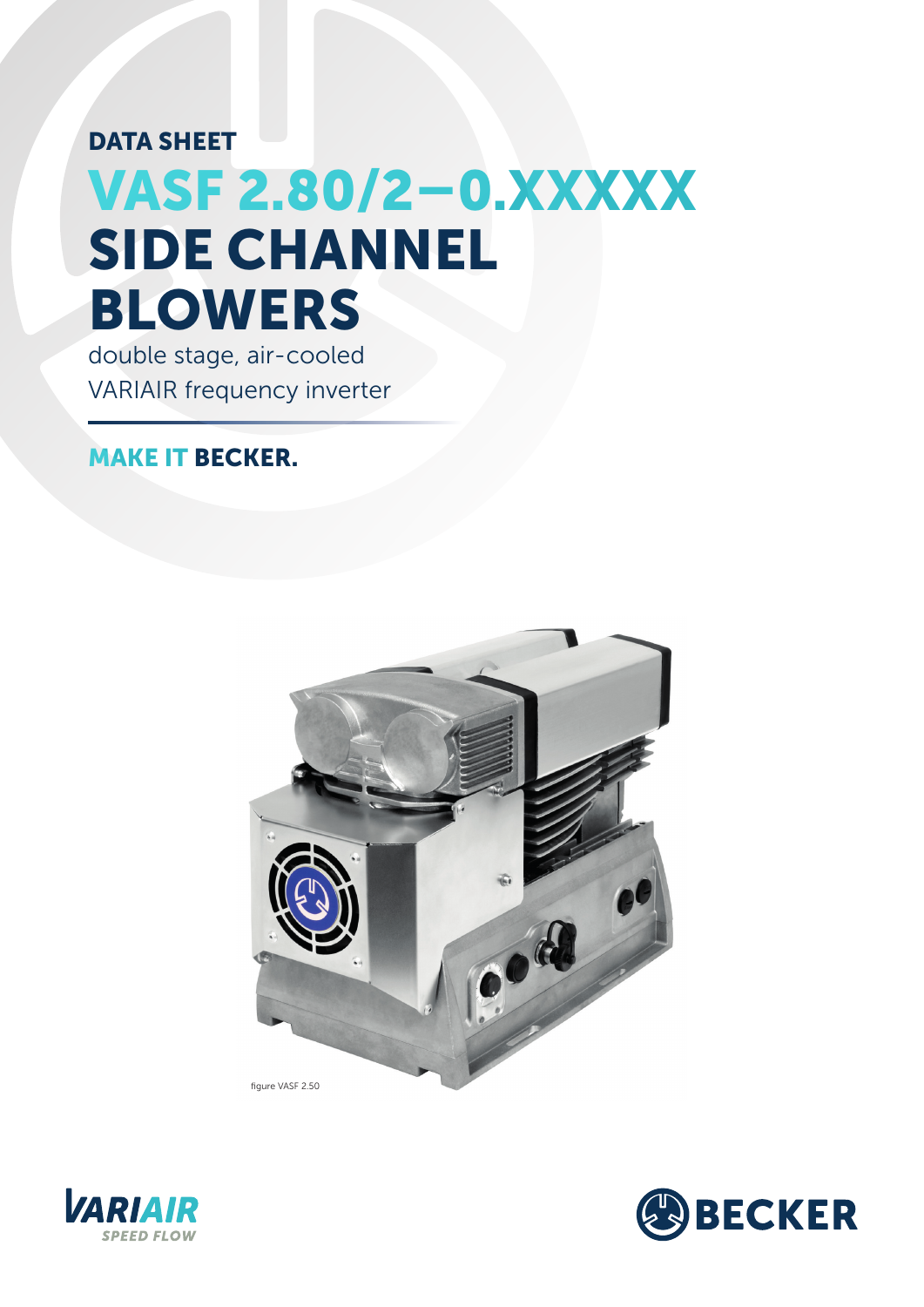



1 Vacuum connection (G 1¼)

- 2 Pressure connection (G 1¼)
- 3 SKINTOP MS-SC-M20x1.5 / clamping range Ø 7–13 mm [0.3–0.5 inch]
- **▪** Illustration of the AC version
- **▪** Dimensions in mm [inch]

|                      | $A - A$              | 网<br>6.510. |
|----------------------|----------------------|-------------|
|                      |                      |             |
| 69 [2.7]<br>30 [1.2] | 30 [1.2]<br>92 [3.6] |             |
|                      | 294 [11.6]           |             |

| AC | 291 [11.5] | 179 [7.1] | 3 [0.3] | 164.0 [6.5] | 176.0 [6.9] | 70 [2.8] |
|----|------------|-----------|---------|-------------|-------------|----------|
| DC | 268 [10.6] | 156 [6.1] | 4[0.2]  | 161.6 [6.4] | 172.5 [6.8] | 47 [1.9] |

| $\mathsf{DC}$      |                          |                      | 179 [7.1] | 8[0.3]     |                                                       | 164.0 [6.5]<br>176.0 [6.9] |                                                                                                                                                                                                                                                                                                                   | 70 [2.8] |                                 |  |
|--------------------|--------------------------|----------------------|-----------|------------|-------------------------------------------------------|----------------------------|-------------------------------------------------------------------------------------------------------------------------------------------------------------------------------------------------------------------------------------------------------------------------------------------------------------------|----------|---------------------------------|--|
|                    | 268 [10.6]               | 156 [6.1]            |           | 4[0.2]     | 161.6 [6.4]                                           |                            | 172.5 [6.8]                                                                                                                                                                                                                                                                                                       |          | 47 [1.9]                        |  |
|                    |                          |                      |           |            |                                                       |                            |                                                                                                                                                                                                                                                                                                                   |          |                                 |  |
|                    |                          | Pressure<br>relative |           |            |                                                       |                            | $M_{3}^{U}$ $\frac{1}{2}$ $\frac{1}{2}$ $\frac{1}{2}$ $\frac{1}{2}$ $\frac{1}{2}$ $\frac{1}{2}$ $\frac{1}{2}$ $\frac{1}{2}$ $\frac{1}{2}$ $\frac{1}{2}$ $\frac{1}{2}$ $\frac{1}{2}$ $\frac{1}{2}$ $\frac{1}{2}$ $\frac{1}{2}$ $\frac{1}{2}$ $\frac{1}{2}$ $\frac{1}{2}$ $\frac{1}{2}$ $\frac{1}{2}$ $\frac{1}{2}$ |          |                                 |  |
| <b>VASF 2.80/2</b> | <b>Blast</b><br>air rate |                      |           | Frequency  | <b>Emission sound</b><br>pressure level <sup>1)</sup> | Weight                     |                                                                                                                                                                                                                                                                                                                   |          | $\sim$ $\overline{\mathcal{A}}$ |  |
|                    | $m^3/h$                  | mbar                 | kPa       | Hz         | dB(A)                                                 | kg                         |                                                                                                                                                                                                                                                                                                                   |          | $\mathsf{A}$                    |  |
|                    | max.                     | max.                 | max.      |            |                                                       |                            |                                                                                                                                                                                                                                                                                                                   |          | max.                            |  |
| $-0.$ AC230        | 45                       | $+570$               | $+57$     | $50 - 250$ | 61                                                    | 15.0                       | 1.1 kW<br>AC $1\sim$<br>200 V -10%  230 V +10%<br>50/60 Hz                                                                                                                                                                                                                                                        |          | 10                              |  |

<sup>1)</sup> According to DIN EN ISO 11203, accuracy class of measurement: class 2, extended measurement uncertainty: 3 dB 1 m [39.4 inch] distance, at medium load, both connection sides piped, suction side unloaded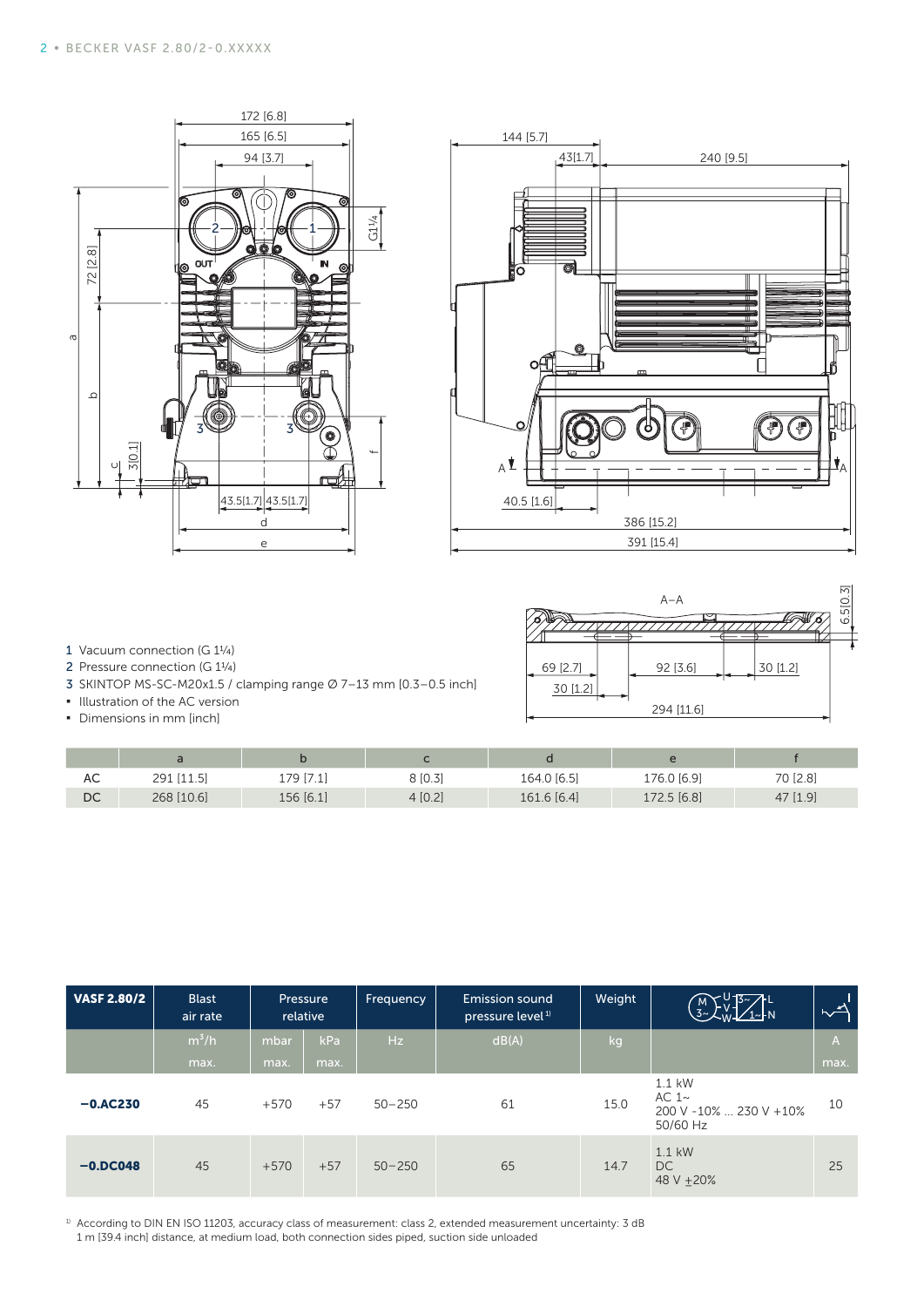

Reference data (atmosphere): 1000 mbar (100 kPa), 20°C (68°F) Tolerance:  $±10%$ Max. ambient temperature: ≤ 45°C (≤ 113°F)